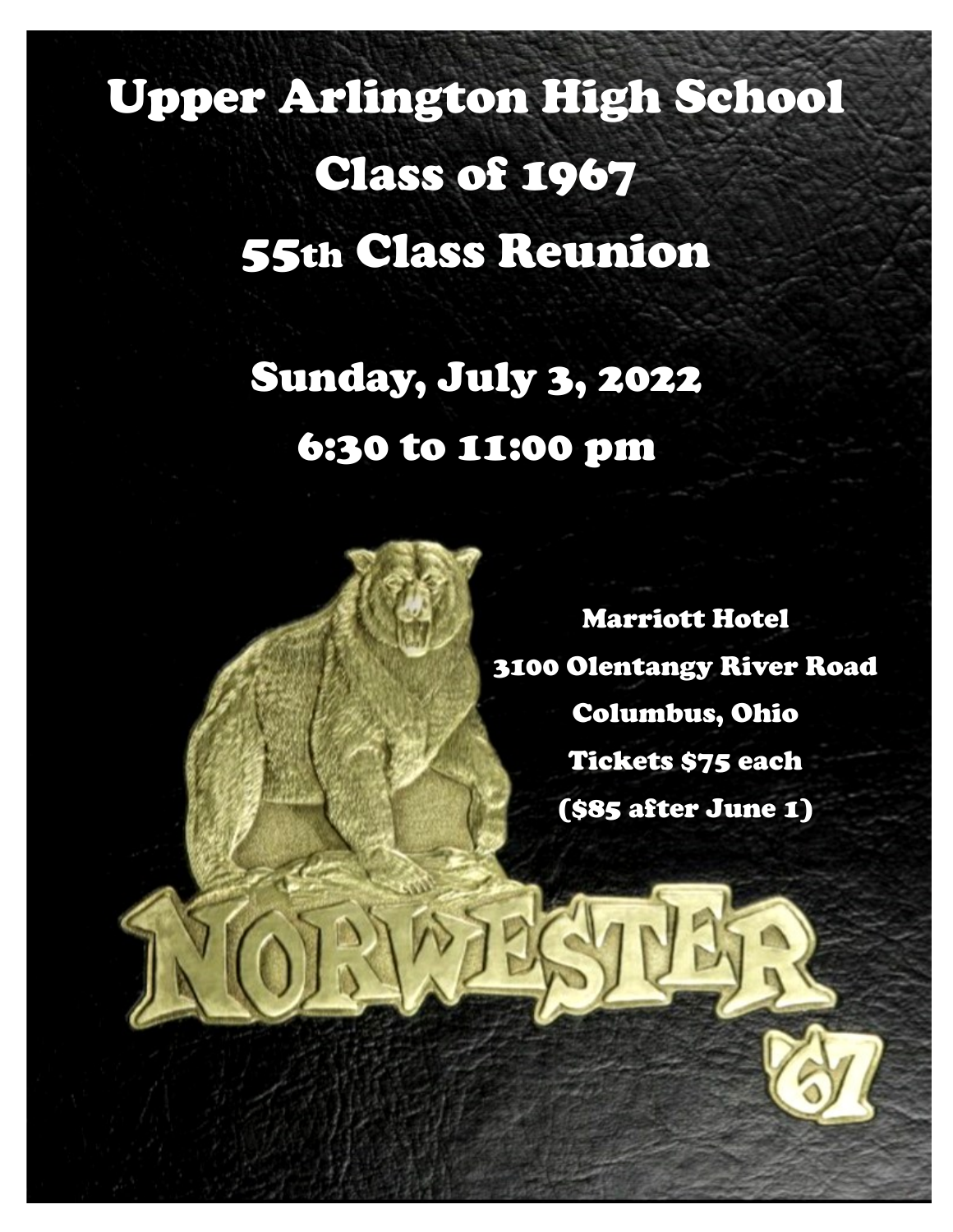#### **Upper Arlington High School Class of 1967 55th Year Reunion Events**

#### **The Pre-Party**

●Saturday, July 2 ●Wyman Woods Shelter House, 1515 Goodale Blvd, Grandview  $$20$  \*(\$25 after June 1) ●6-10 pm ●Pizza dinner — BYOB ●Raffle ●Cash or check at the door or Venmo @UAHSreunion67 \*No additional charge for spouse or S.O.

#### **UAHS Alumni Day**

| ' •Saturday, July 2            | $\bullet 1 - 4 \text{ pm}$ | ● Tour the new UA High School                                           | <b>FREE</b> |
|--------------------------------|----------------------------|-------------------------------------------------------------------------|-------------|
| ●UAHS, 1625 Zollinger Road, UA |                            | • See friends from other classes, former UA teachers and administrators |             |

#### **55 Year Reunion Party**

| ∫ •Sunday, July 3                   | $•6:30$ to 11 pm                       |           | •Marriott, 3100 Olentangy River Rd        | $$75$ (\$85 after June1) |
|-------------------------------------|----------------------------------------|-----------|-------------------------------------------|--------------------------|
| . Light Hors D'Oeuvres and Buffet   |                                        | •Cash bar | $\bullet$ DJ                              | •Veteran recognition     |
| ●Remembrance of departed classmates |                                        |           | • Photographers for portraits and candids | •Class picture           |
|                                     | •Cash, check or Venmo at UAHSreunion67 |           |                                           |                          |

#### **Lodging**

There is a block of rooms reserved at the Marriott OSU Hotel, 3100 Olentangy River Road,  $\$139$  per night 614-405-9044, for July 2-4. Book your group rate for *Upper Arlington 55th High School Reunion*. Last Day to book is Friday, June 3, 2022.

#### **Community Events**

●Red, White & Boom— This is the big one on Friday, July 1, in downtown Columbus. If you love crowds, you'll love this one. Details at redwhiteandboom.org. Have fun!

●UA Parade — Monday, July 4th, 9:00 am. Walk, bike, scooter, skate board the parade. More info to come.

●UA Party in the Park— Monday July 4th, 5:30 pm in Northam Park. If you want a table for 10, connect very early in June with uaca.org.

●UA Fireworks— At dusk on Monday, July 4th in Northam Park.